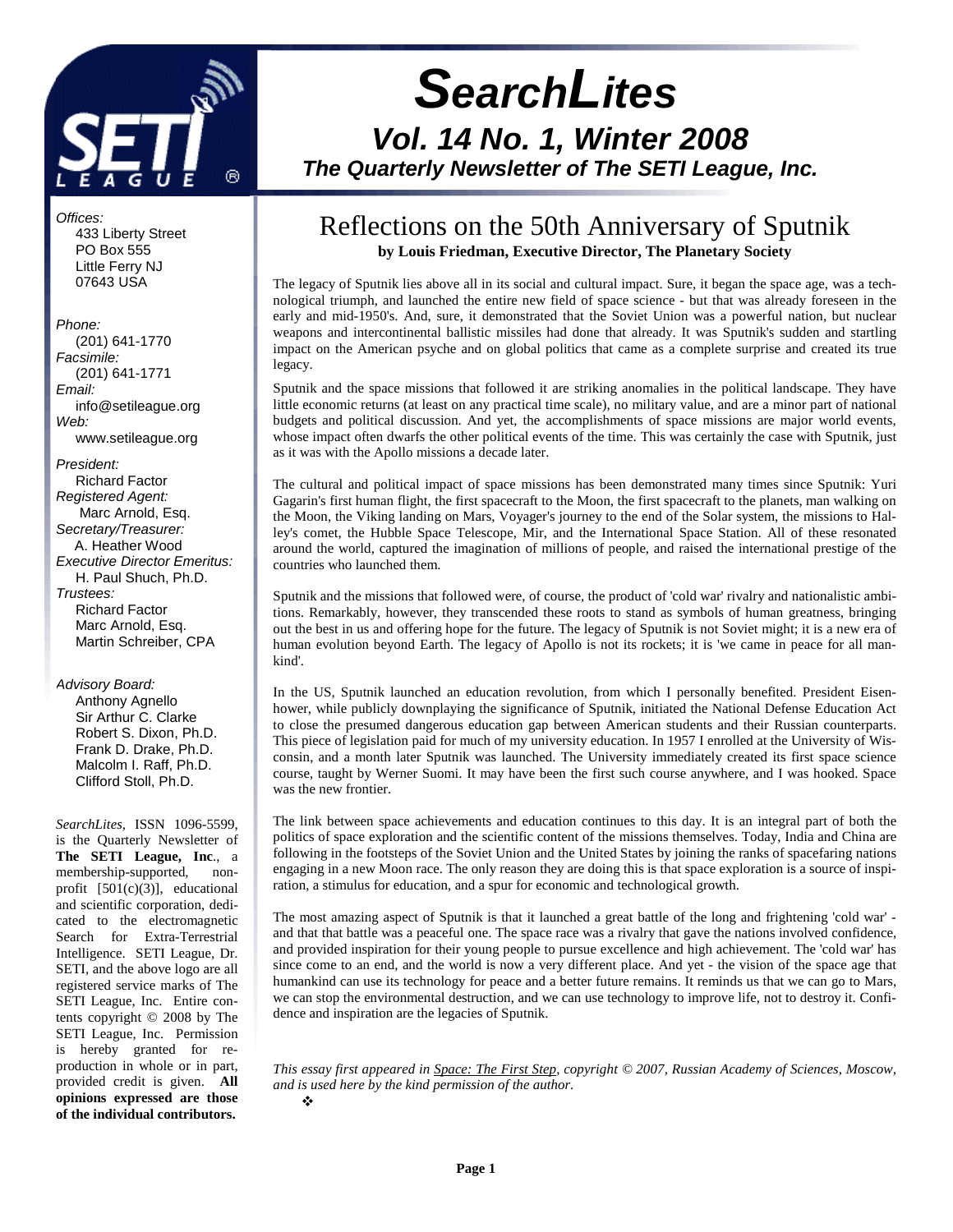#### **Event Horizon**

SearchLites' readers are apprised of the following conferences and meetings at which SETI-related information will be presented. League members are invited to check our World Wide Web site (www.setileague.org) under *Event Horizon*, or email to us at info@setileague.org, to obtain further details. Members are also encouraged to send in information about upcoming events of which we may be unaware.

**April 4 - 8, 2008**: I-Con 27, Stony Brook University, NY.

**April 15 - 17, 2008**: *Astrobiology Science Conference*, Santa Clara CA.

**April 19, 2008, 0000 UTC - 2359 UTC**: Eighth annual SETI League *Ham Radio QSO Party*, 14.204, 21.306, and 28.408 MHz.

**April 20, 2008, 1:00 PM Eastern Daylight Time**: Fourteenth SETI League *Annual Membership Meeting*, Little Ferry NJ.

**April 20, 2008, 2:00 PM Eastern Daylight Time**: SETI

League Annual *Board of Trustees Meeting*, Little Ferry NJ.

**April 25 - 26, 2008**: *Southeastern VHF Conference*, Orlando FL.

**April 25 - 26, 2008**: *Trenton Computer Festival*, The College of New Jersey, Trenton NJ.

**May 16 - 18, 2008**: *Hamvention 2008*, Dayton OH.

**May 23 - 26, 2008**: *Balticon 42*, Baltimore MD.

**May 30 - June 1, 2008**: *Rochester Hamfest*, Rochester NY.

**June 29 – July 2, 2008:** *Society of Amateur Radio Astronomers* Conference, NRAO Green Bank WV.

**July 24 - 26, 2008**: *Central States VHF Conference*, Wichita KS.

**August 8 - 10, 2008**: *EME 2008*, Florence Italy.

**September 24 - 26, 2008** (proposed): *SETI 08 Conference*, Paris, France, under the sponsorship of the International Academy of Astronautics SETI Permanent Study Group.

**September 29 - October 3, 2008**: *59th International Astronautical Congress*, Glasgow, Scotland.

**October 2008** (proposed - dates TBA): *AMSAT Space Symposium*, Orlando, FL.

**April 18, 2009, 0000 UTC - 2359 UTC**: Tenth annual SETI League *Ham Radio QSO Party*, 14.204, 21.306, and 28.408 MHz.

**May 15 - 17, 2009**: *Hamvention 2009*, Dayton OH.

**May 29 - 31, 2009**: *Rochester Hamfest*, Rochester NY.

**June 2009 (dates TBA)**: *Society of Amateur Radio Astronomers* Conference, NRAO Green Bank WV.

**July 23 - 25, 2009**: *Central States VHF Conference*, St. Charles IL.

**October 12 – 16, 2009**: *60th International Astronautical Congress*, Daejon, Korea.

**October 2009** (proposed - dates TBA): *AMSAT Space Symposium*, Atlanta, GA.

**April 17, 2010, 0000 UTC - 2359 UTC**: Eleventh annual SETI League *Ham Radio QSO Party*, 14.204, 21.306, and 28.408 MHz.

**June 4 - 6, 2010**: *Rochester Hamfest*, Rochester NY.

**June 2010 (dates TBA)**: *Society of Amateur Radio Astronomers* Conference, NRAO Green Bank WV.

*Guest Editorial*

### **Why Smaller is Better by Prof. Robert A. Lodder, University of Kentucky**

*Editor's Note: The online magazine Spiked recently conducted a major survey of thinkers, practitioners, educators and communicators in the fields of science, technology, medicine and beyond. The question posed in the survey was: "What is the greatest innovation in your field?" The following essay is Rob Lodder's response to that survey.* 

The greatest innovation in my field is miniaturisation. It is a force that pervades science and engineering, resulting in many things being accomplished

• faster (the speed of light is constant, but allowing light to traverse a smaller distance speeds whatever process the light is accomplishing),

- cheaper (less material used), and
- better (the solution can be sized to fit the problem).

Miniaturisation is the ongoing movement in technology toward progressively smaller scales for first mechanical, then optical, electronic, and recently full circle back to mechanical devices.

Miniaturisation can be traced back hundreds of years as a theoretical science and a physical practice, commencing with atomic theories of matter and the use of the first microscopes, and leading to the contemporary sciences of nanotechnology and molecular nanotechnology. In electronics, miniaturisation leads to Moore's Law, which predicts that the number of transistors on an integrated circuit for minimum component cost doubles every 24 months. Moore's Law is responsible for the continuing information technology revolution.

Miniaturisation is making possible great strides in the Triple-A problems in science. During a career a scientist will typically work on all kinds of different problems. Some will have a broad impact and some will not. There are three general problems that promise to have such an impact on science as a whole that we call them the AAA problems.

- 1. Artificial Intelligence
- 2. Aging
- 3. Astrobiology

Briefly, Artificial Intelligence (AI) is important because we hope to some day soon build machines with human and superhuman intelligence. Once this happens, all problems that can be solved by intelligence will be solved, because we can build more and more machines that will work day and night on the problems until the answers are obtained.

Aging is an important problem to solve because eradication of aging and disease will allow humans to live forever. Once humans live forever, they will continue to learn more and more until all problems that can be solved by intelligence are solved. However, once humans live forever we will need more space to reproduce, and human life will have to expand beyond planet Earth.

Astrobiology is the study of life in the universe. The tools of astrobiology will eventually be used by the human species to understand and explore the universe, and to expand our existence beyond first our planet and then our solar system.

It has been said that technology, when sufficiently advanced, is indistinguishable from magic. When such technology advances even further through nanotechnology, it becomes indistinguishable from nature.

**Disclaimer:** *The opinions expressed in editorials are those of the individual authors, and do not necessarily reflect the position of The SETI League, Inc., its Trustees, officers, Advisory Board, members, donors, or commercial sponsors.*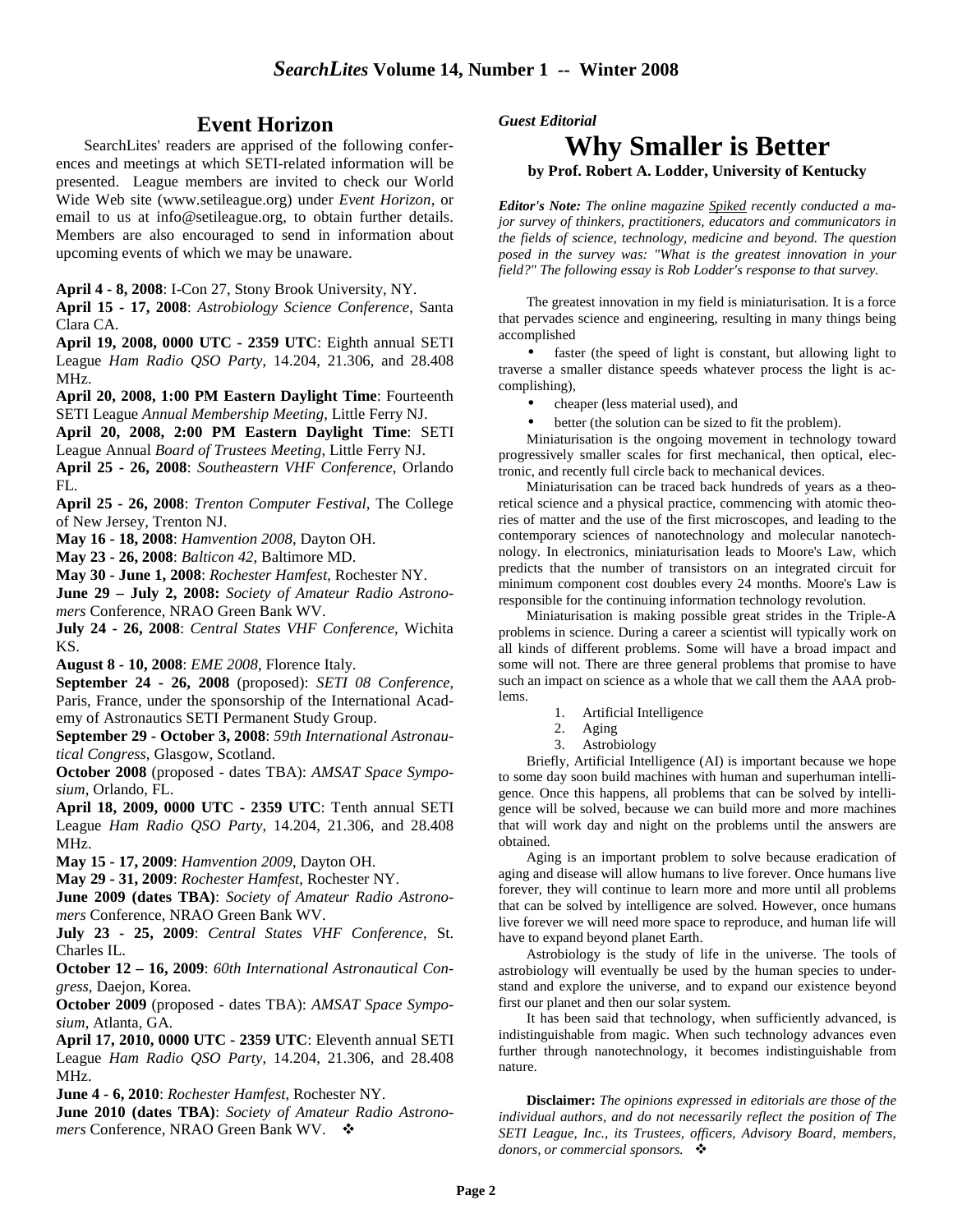#### *Featured Song:*

**Oh, Be A Fine Girl, Kiss Me**

*a musical mnemonic to help students remember the Harvard stellar classification system* **lyrics and melody © 2007 by Dr. H. Paul Shuch** 

The stars in the sky when you look up at night Appear at first glance to be pinpoints of light. But study them closely. They're not all alike. Oh, be a fine girl, kiss me.

The hot stars are blue and the cool ones are red. Yes, color tells temperature; that's what I said. Some stars are still living, and some are long dead. Oh, be a fine girl, kiss me.

The hottest blue stars we consider Type O. The cool ones are M Class. Confusing, I know. The system was standardized quite long ago. Oh, be a fine girl, kiss me.

Look up in the daytime, and what do you see? Our warm yellow Sun, which we know is Class G. A star like the others, but special to me... Oh, be a fine girl, kiss me.

As Hurtzprung and Russell said time after time, The main sequence stars queue up in a straight line. Their blackbody curves tell you every star's kind. Oh, be a fine girl, kiss me.

The stars clump together, not by twos or threes, But hundreds of billions, to form galaxies, And there are a good hundred billion of these. Oh, be a fine girl, kiss me.

Today's population of stars we call I. A nearby example would be our own Sun. They're quite rich in metals, and tend to be young. Oh, be a fine girl, kiss me.

The first population of stars we call II. Just fusion reactors, and what did they do? Produce heavy elements, planets, and you. Oh, be a fine girl, kiss me.

In five billion years, our Sun's life will draw short; We can't say exactly its ultimate course. Expand to red giant, or shrink to white dwarf? Oh, be a fine girl, kiss me.

I've studied the stars of each possible kind. I'm happy to watch them for quite a long time. And don't you just love how they twinkle and shine? Oh, be a fine girl, kiss me.

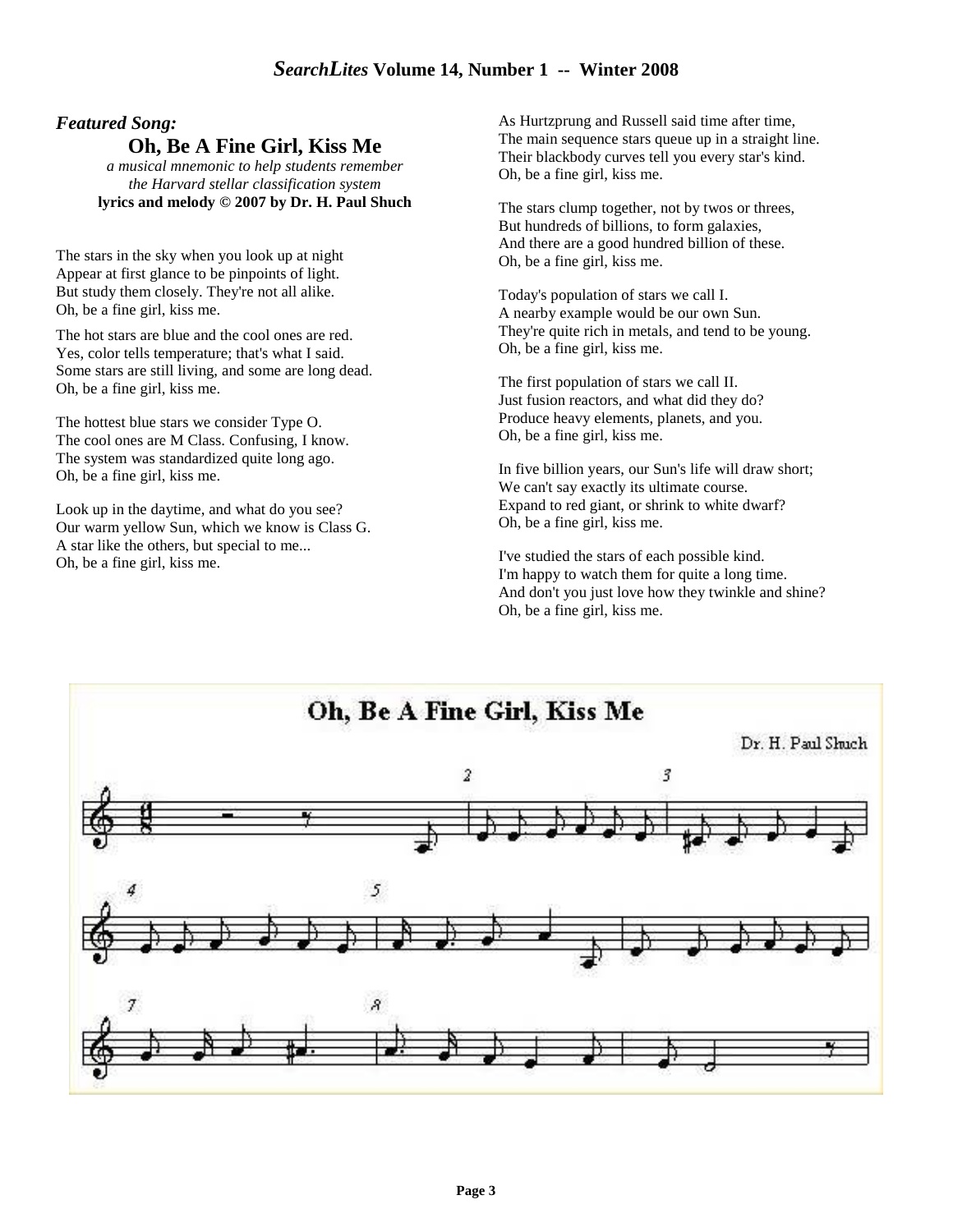*Ask Dr. SETI* 

#### **Bayesian Statistics**

**Dear Dr. SETI:**

 *What are Bayesian statistics, and how can they be applied to SETI?*

 *An amateur radio astronomer*

#### **The Doctor Responds:**

Bayes' Theorem is an elegant tool, used extensively by psychologists, for analyzing conditional probabilities (by which we mean, occurrences which depend in some way upon one another). The relationship need not be causal, just correlated.

Let's say we have two events, A and B, which can occur individually, or in combination. Assume we know, or can compute, the probability that A will occur, given that B has. We indicate this conditional probability as P(A|B), pronounced "the probability of A, given B." We can use Bayes' Theorem to turn the problem around, and compute the converse, P(B|A), the probability of B, given A.

Trivial example: some people have blonde hair. Some have blue eyes. If we know the probability that a blue-eyed person will also be blonde, we can invoke Bayes' Theorem to compute the probability that a blonde will also be blue-eyed. So, set, theory is involved. The population of all people who are either blonde or blueeyed is the union of two sets (the set of blondes, and the set of blue-eyed folks). The population of all people who are *both* blonde and blue-eyed is the (somewhat smaller) intersection of the two constituent sets.

Of course, we probably (oops-- wrong word to use here!) can't assemble all the blue-eyed people in the world, nor lay all the world's blondes end-to-end (though some might like to try). So, instead of dealing in populations, we often deal in samples: small, measurable subgroups which we hope are representative of the populations in question. The degree to which a sample truly reflects the characteristics of the underlying population is a science unto itself, called sampling theory, and involves such factors as the population size, the sample size, replacement, and how well we shook up the box when drawing the sample.

What has all this to do with radio astronomy? Consider two possibly interrelated sets, one which represents natural astrophysical phenomena, and the other which represents a particular class of received signals. One research question might be: "to what probability (and to what degree of certainty) is a specific received signal representative of a particular astrophysical phenomenon?" Bayesian statistics can help us to answer that question.

Assuming our sample (what we've observed) is truly representative of our population (what's actually out there), we can set up the problem in terms of conditional probabilities. Say we can compute the probability (on a scale of 0 to 1) that a given astronomical event is associated with a particular microwave signature. If so, we can invoke Bayes' Theorem to compute the probability that a given received signal is associated with that kind of astronomical event. Blonde hair, blue eyes.

(Note that I say "associated with" here, and not "caused by." Establishing causal relationships is another matter altogether, requiring far more research.)

This approach works well with things like pulsars, and pulse trains. We observe that a certain class of rapidly rotating neutron star produces radio pulses. If we can compute the probability that a given class of pulsar will produce a particular pulse train, then if we receive that kind of pulse train, Bayes' Theorem lets us compute the probability that it came from that kind of pulsar. (Note that we are allowing here for the possibility that some *other* kind of event, like RFI, could *also* produce those very kinds of pulses).

What Bayes' Theorem does *not* work particularly well for is fields of study in which at least one conditional probability is not known. A good example of this kind of problem science is SETI. If we receive a candidate SETI signal, we want to know the probability that it was produced by intelligent aliens. So, we invoke Bayes' Theorem, which derives this estimate from the probability that intelligent aliens generate these kinds of signals. But, since we have yet to detect a single clear, unambiguous alien RF artifact, we don't yet know the second conditional probability, so how are we going to use it to compute the first?

#### **SETI: Science, or Religion?**

#### **Dear Dr. SETI:**

*SETI has been said by some (George Basalla, for example) to be unscientific. The simple version of this claim suggests that 40-some years of data having produced no hits, the maintenance of a belief in future hits is irrational. A slightly more complex version of the claim would suggest that SETI proponents tacitly hold a belief (in the existence of intelligent life elsewhere) which is immune to disconfirmation. Is that a valid accusation? At what point would it be rational to stop SETI, if ever? In a more positive way, SETI seems to share some of the emotional content of philosophies and religious systems, such as the idea that humanity may find companionship in the cosmos or that we will be found to "have a place" among a larger cosmic scheme. Are you comfortable with such shared resonances or not?* 

*William (via email)*

#### **The Doctor Responds:**

 One does not gauge scientific credibility by shortterm success in validating a particular hypothesis -- after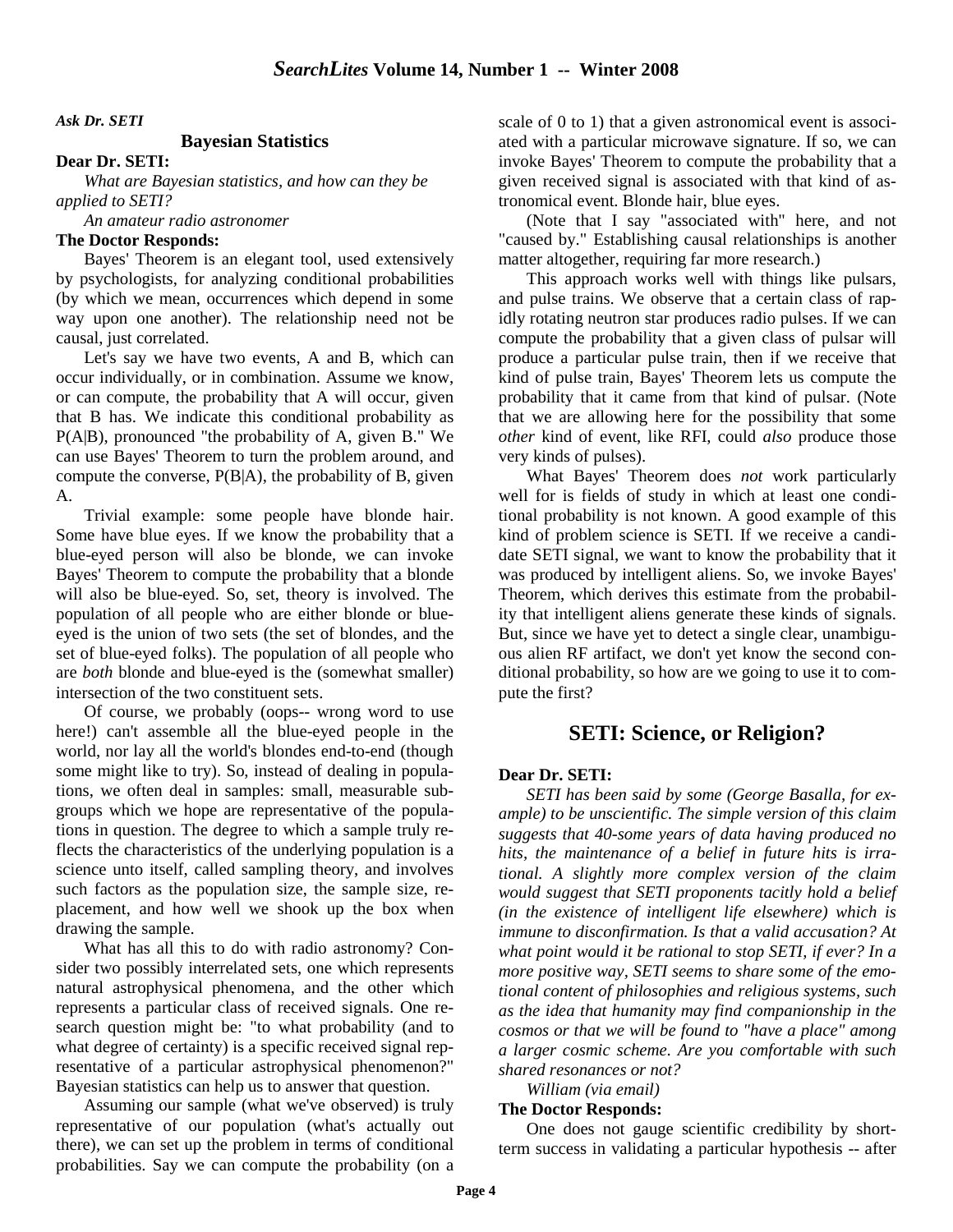all, it took more than half a century to produce compelling evidence to support some of Einstein's theories. What marks a field of study as scientific (or not) is the testability (or, more properly, falsifiability) of its underlying hypotheses, and the level of rigor brought to the related experimental design. When we demand the highest possible standard of proof before accepting proffered evidence, we are applying the scientific method -- hence, are practicing science. This is, I believe, what differentiates SETI science from UFO pseudoscience.

The accusation that SETI is based upon a nonfalsifiable hypothesis is valid only if one believes that the objective of SETI research is to prove the existence of extraterrestrial intelligence. Any experiment which adopts that goal is poorly designed, because it becomes open-ended. Better to establish a null hypothesis, which it takes only *one* counter-example to disprove. For example: I would hypothesize that there are no extraterrestrial civilizations that emit artificial electromagnetic radiation which can be detected on Earth, at our current level of technology. Presently (and for more than 40 years), our research supports this hypothesis. But a single confirmed detection would falsify the null hypothesis, thus lending credence to an alternative hypothesis (that we are not alone).

Because we are in our technological infancy, with the power of both our instrumentation and analysis techniques increasing exponentially with time, I would be hard-pressed to advocate termination of any experiment on the basis of null results alone. One can argue that would be equivalent to abandoning space exploration prior to 4 October 1957, on the basis of humanity's inability to achieve orbital velocity.

When Icarus fell into the sea, did humans give up their dream of flight? It took centuries for us to develop the technologies necessary to conquer the sky. SETI science today is probably still trying to soar on wax-andfeather wings. It may be centuries before our technology advances to the level of likely success. Or maybe next year -- we can't know. But, as Phil Morrison said in his seminal SETI article in 1959, if we don't try, the chances of success are zero.

Other, more poetic analogies have been suggested - at The SETI Institute, Seth Shostak equates abandoning SETI research to Queen Isabella ordering Columbus to turn back, just three weeks out of port, on the grounds that he had not yet reached India. Which brings up an even more compelling reason for continuing SETI research: the prospect of positive, though altogether unintended, consequences. After all, Columbus never reached India, so his expeditions must be judged a failure!

Similarly, SETI research may never detect extraterrestrial intelligence. However, along the way to failure, these observations have already significantly expanded our knowledge of the Universe. From detection of supernova remnants to the discovery of countless organic molecules in space, SETI radio telescopes are constantly generating new knowledge. The technology we develop for the SETI endeavor has been applied with great success in the telecommunications and biomedical research arenas. Long-duration cosmic observations hold great potential for further serendipitous discoveries, even if we never reach India.

There is one good time to abandon the SETI enterprise -- when it is no longer producing unexpected results. If we understand everything we detect, and are not seeing anything that we cannot explain -- in short, if we are stagnating -- then the search no longer serves a useful purpose. That's not the case now. There's lots we don't understand, and can't begin to explain. This is a good place to be, if our intention is to learn more.

I have heard SETI called a religion. Although I don't see it as such, there are certainly parallels, with which I for one am entirely comfortable. Many people of religious faith see SETI science as compatible with their beliefs -- for example, Father Theodore Hesburgh (president emeritus of Notre Dame Univ.) has long said that a search for extraterrestrial intelligence is an attempt better to understand God and His creations.

## **What Should We Say to Aliens?**

#### **Dear Dr. SETI:**

*I have this project to do for school. I have to design a SETI poster that can be sent into space. I'm really stuck on a design. I was wondering if you could please give me some ideas about what to include in a SETI message. I'm thinking to include the solar system and a picture of a male and a female. I desperately need some ideas. Please help!!* 

#### *Jennifer*

#### **The Doctor Responds:**

Jennifer, because I was long a teacher, I make it a policy never to do a student's homework for her. There is an extensive literature on interstellar message construction, which you can access through even a cursory web search. If you know how to Google, you can find what's out there. Nevertheless, perhaps I can suggest a strategy whereby you can answer your own question, and focus your efforts.

The best way to design an interstellar message is to turn the question around. What would *you* most like to receive in a message *from* extraterrestrials? Answer that question, and you can imagine what they might wish to learn about us. Then, it's simply a matter of deciding how best to convey that information.

Good luck with your school project. I hope your teacher (and the extraterrestrials!) enjoy your message.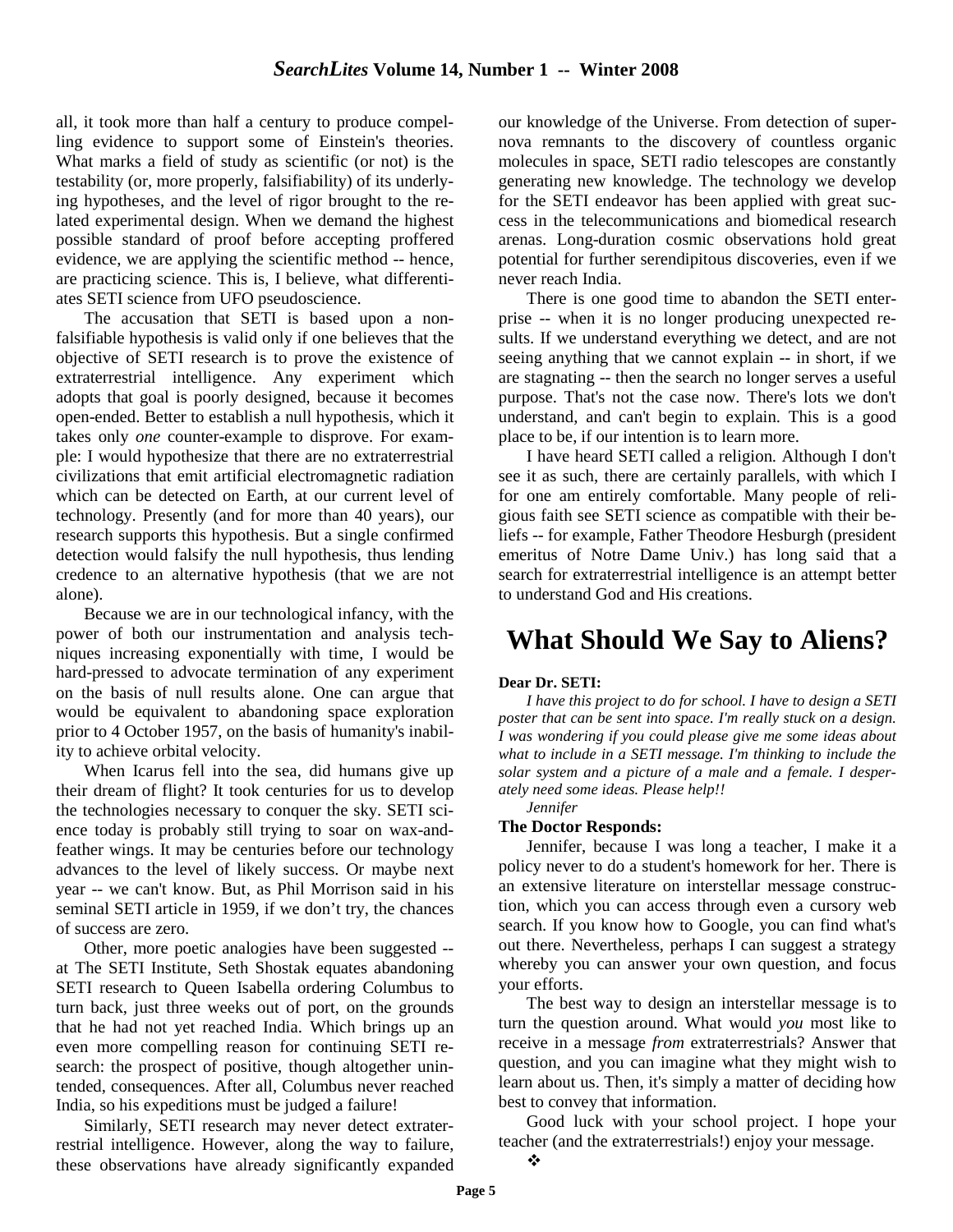#### *Book Review:*

#### **Life in the Universe - a beginner's guide By Lewis Dartnell**

Copyright © 2007 Oneworld Publications, Oxford England ISBN 987-1-85168-505-9, paperback, \$14.95 US

*Life in the Universe* is an easy-reading introduction to the field of astrobiology, the emerging interdisciplinary science concerned with the search for life beyond Earth. It starts from the very basics of what 'life' actually is before leading on to what might be special about our place in the cosmos and finishing with a discussion on what an alien visitor might actually look like. Dartnell wrote the book from the outset to serve as both an engaging account of recent advances in this exciting field for the non-specialist reader, as well as an entry-level primer for under- and post-graduate students on all the new courses in astrobiology now appearing around the world.

Astrobiology incorporates many disparate fields of research, and the author has treated them all as evenly as possible (whereas most previous books on the topic have had a distinct bias towards the 'home' discipline of the academic author). The book is well illustrated with carefully-chosen photographs and images, and for students there is also an extensive reading list and glossary. Lewis Dartnell is actively engaged in astrobiological research at University College London, and has received awards for both his academic research and his popular science writing. *Life in the Universe* has already been very warmly received by the academic community in astrobiology as well as the diverse audience for which it was written.

The author says, "I've been delighted to see it on the High Street bookshop shelves next to Darwin and Dawkins (a happy coincidence of my surname...) in both the UK and US." *Life in the Universe* should be on every SETIzen's bookshelf as well, filed next to Darwin and Dawkins.



## **Flag of Earth to Fly Again**

**Delaware, OH.., October 2007** -- Since its introduction in 1970, the Flag of Earth, which flies at SETI League headquarters, has graced SETI locations around the world. It symbolizes the fact that SETI is carried out on behalf of humankind as a whole. The individual people, organizations, and nations involved are immaterial, since any signal received will belong to all of humanity, and represent Earth's entry into the Galactic community. This lovely symbol can be seen online, and is explained at www.setileague.org/general/whatflag.htm. The yellow part of the flag is the sun, the blue circle symbolizes the Earth, and the small white circle represents the Moon. Sadly, when James Cadle, creator of the Flag of Earth, passed away in 2004, his family elected not to continue manufacturing, distributing, and promoting the Flag. They have been unavailable since then. The Flag of Earth design had been placed in the public domain by James before he passed away. The web site flagofearth.com has for some time been dormant.

Now, a group of SETI researchers in Ohio has taken up the cause, and the Flag of Earth is once again available. The North American Astrophysical Observatory (NAAPO) has received the enthusiastic blessing and cooperation of the Cadle family to continue Jim's work. They have obtained the web sites flagofearth.com and .net, and will very soon also have .org. Eventually .org will become the official Flag of Earth website. The larger cloth Flags are now available on a non-profit basis, and smaller flags are also available free for download that you can print yourself on paper. Ordering information about the Flag of Earth may be found at www.flagofearth.net.

## **Happy Birthday, Sir Arthur!**

The SETI League, Inc. is pleased to celebrate the  $90<sup>th</sup>$ birthday (on 16 December, 2007) of Sir Arthur C. Clarke, who generously serves on our Advisory Board. A noted author and pioneering communications engineer, Sir Arthur is the father of satellite communications. In this recent photo from his home in Sri Lanka, he is wearing a shirt proudly displaying the message, "I invented the satellite and all I got was this lousy tshirt."

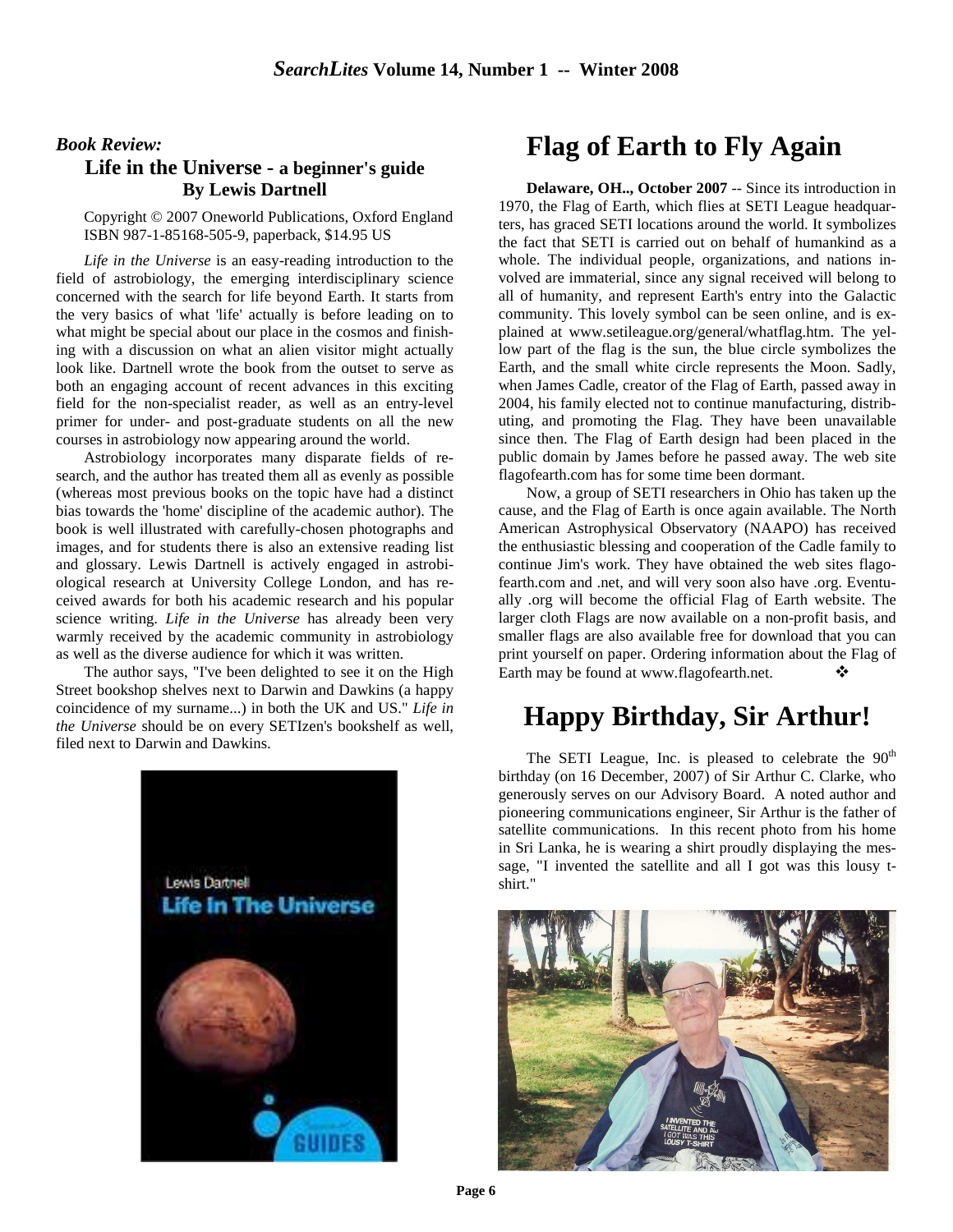#### *Hardware Corner:*  **Disabling AGC in the Icom PRC-1000 By Greger Gimseus, Argus station JO89sn, Sweden**

I decided to do something about the AGC in the Icom PCR-1000 unit. The agc is always activated, the only selection being fast or slow agc - no way to disable it. I'm not going to debate the benefits of disabling the agc, that's another story.

After some schematic studying and testing I found there are no way to easily disable it, won't work by cutting any tracks or injecting 2.5v as in the R8500 unit. I decided to go for another approach in which I shift the agc op voltage reference, this is done by replacing a resistor in the voltage divider prior to the op, this way the signal is just dc voltage and makes it able to switch using a relay and wires.

However I didn't want to permanently change the agc as I use the radio for other stuff as well, so I made a little cockroach to make this option available by software. This photo shows the mod (now the board is fixed and wires are trimmed). Click on the thumbnail for a high resolution image.

I just activate the AGC button (which normally switch to fast agc) to activate it, so it will work with any standard control software. A schematic can be found in this article. The led part is optional; it was only for testing purposes.

Any questions/ideas can be forwarded to me at greger at rfelektronik dot se.

I also replaced some capacitors in the voltage regulator circuit, the linear regulators get very very hot, as do the caps next to them, so I changed them before they dry up and also added some extra to reduce ripple created by cheap switching adaptors. You can see the pcb discoloring due to the heat, they really should have heatsinked the regulators.